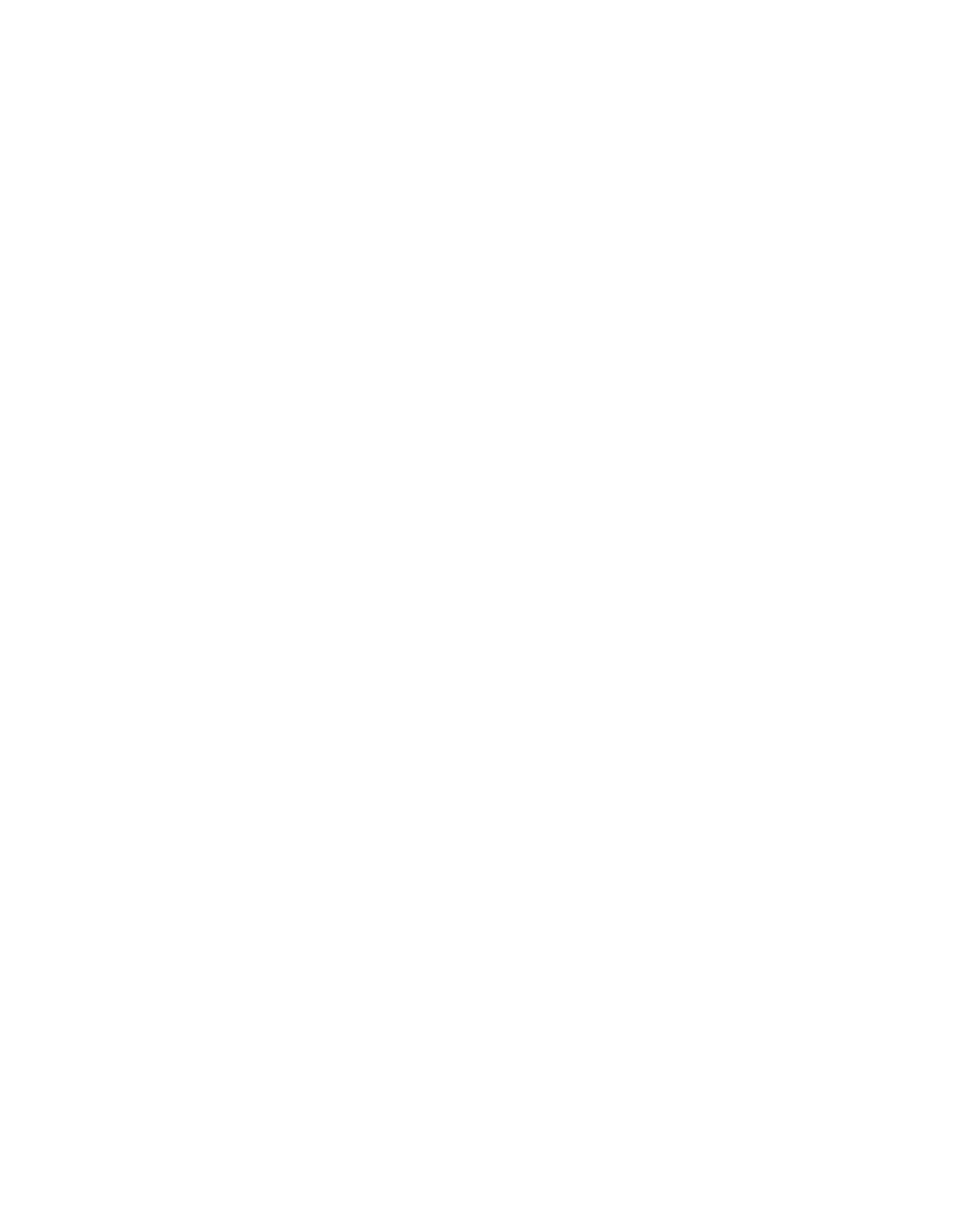### **Abstract**

In this paper, we present Warren, a multi-agent system for intelligent portfolio management, which is motivated by the great benefits of working in teams within the domain of Distributed Artificial Intelligence (DAI) and TextMiner which takes advantage of information retrieval techniques to complement quantitative financial information. In the portfolio management domain, software agents that evaluate the risks associated with the individual companies in a portfolio should be able to read news articles that indicate the financial outlook of a company. There is a positive correlation between news reports on a company's financial outlook and its attractiveness as an investment. Since it is impossible for financial analysts or investors to track and read each one, it would be very helpful to have a technology for automatically analyzing news reports that reflect positively or negatively on a company's financial outlook. It is also necessary for an agent to learn contextual changes in the news reports autonomously. To accomplish these tasks, we devised a new text classification method and a sampling method. With comprehensive quantitative information gathered by efficient coordinations between agents, and the supplementing of quantitative information by financial news analysis, we showed a successful application of a multi-agent system for portfolio management.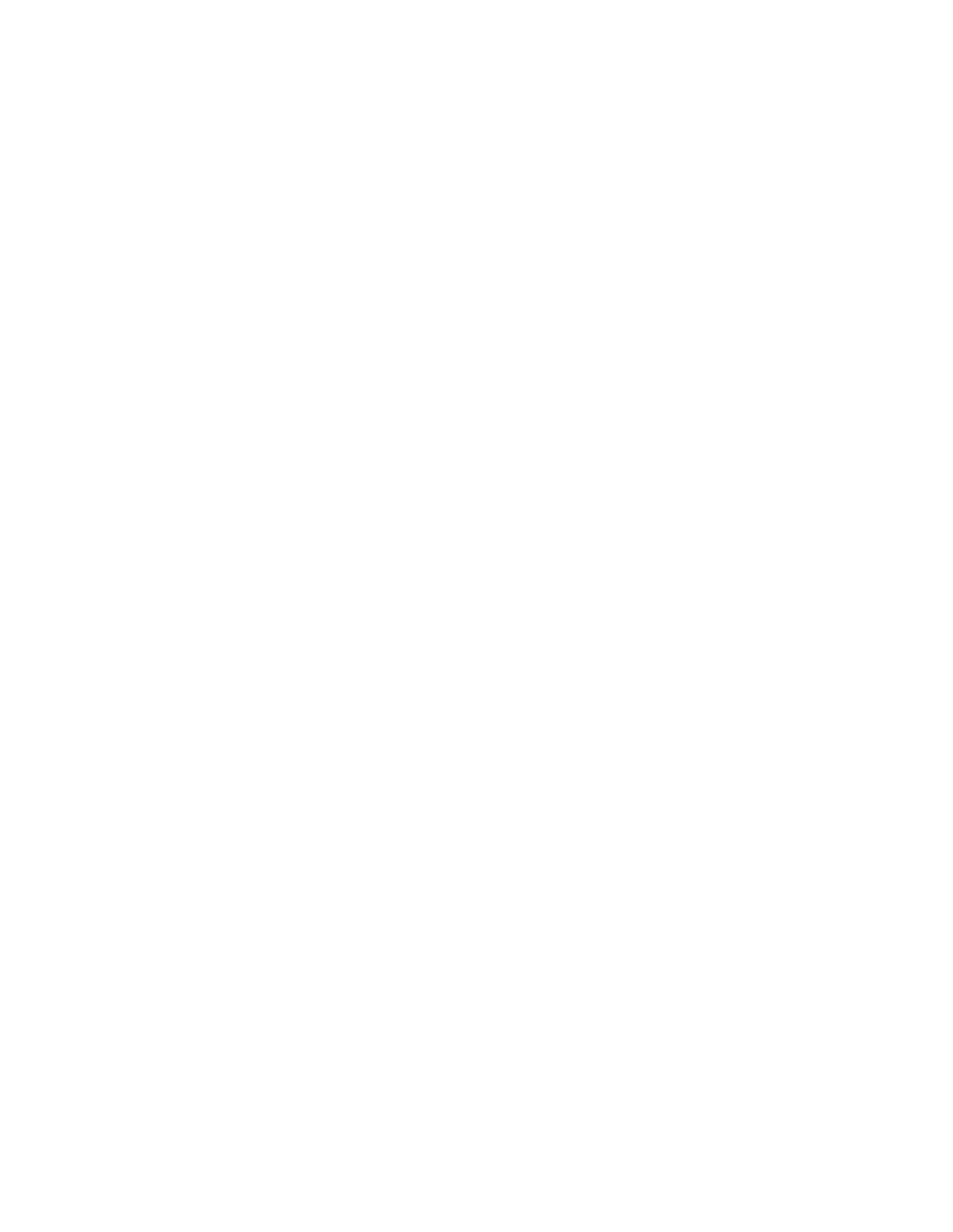## **Contents**

|   | <b>Introduction</b>                                                      |                |  |  |  |
|---|--------------------------------------------------------------------------|----------------|--|--|--|
|   | <b>Portfolio Management Domain</b>                                       | $\mathbf{2}$   |  |  |  |
|   | Warren: A Multi-Agent System for Intelligent Portfolio Management<br>2.1 | $\overline{4}$ |  |  |  |
| 3 | <b>TextMiner: An Agent for Text Analysis</b>                             | 5              |  |  |  |
|   | Information Retrieval Tasks of TextMiner<br>3.1                          | 7              |  |  |  |
|   | Segmentation of News Articles<br>3.1.1                                   | 8              |  |  |  |
|   |                                                                          | 8              |  |  |  |
|   | Evaluation of Financial News Classification<br>3.1.3                     | 9              |  |  |  |
|   | <b>Putting It All Together</b>                                           | 11             |  |  |  |
|   | <b>Conclusion and Future Work</b>                                        | 13             |  |  |  |
| 6 | <b>Acknowledgements</b>                                                  |                |  |  |  |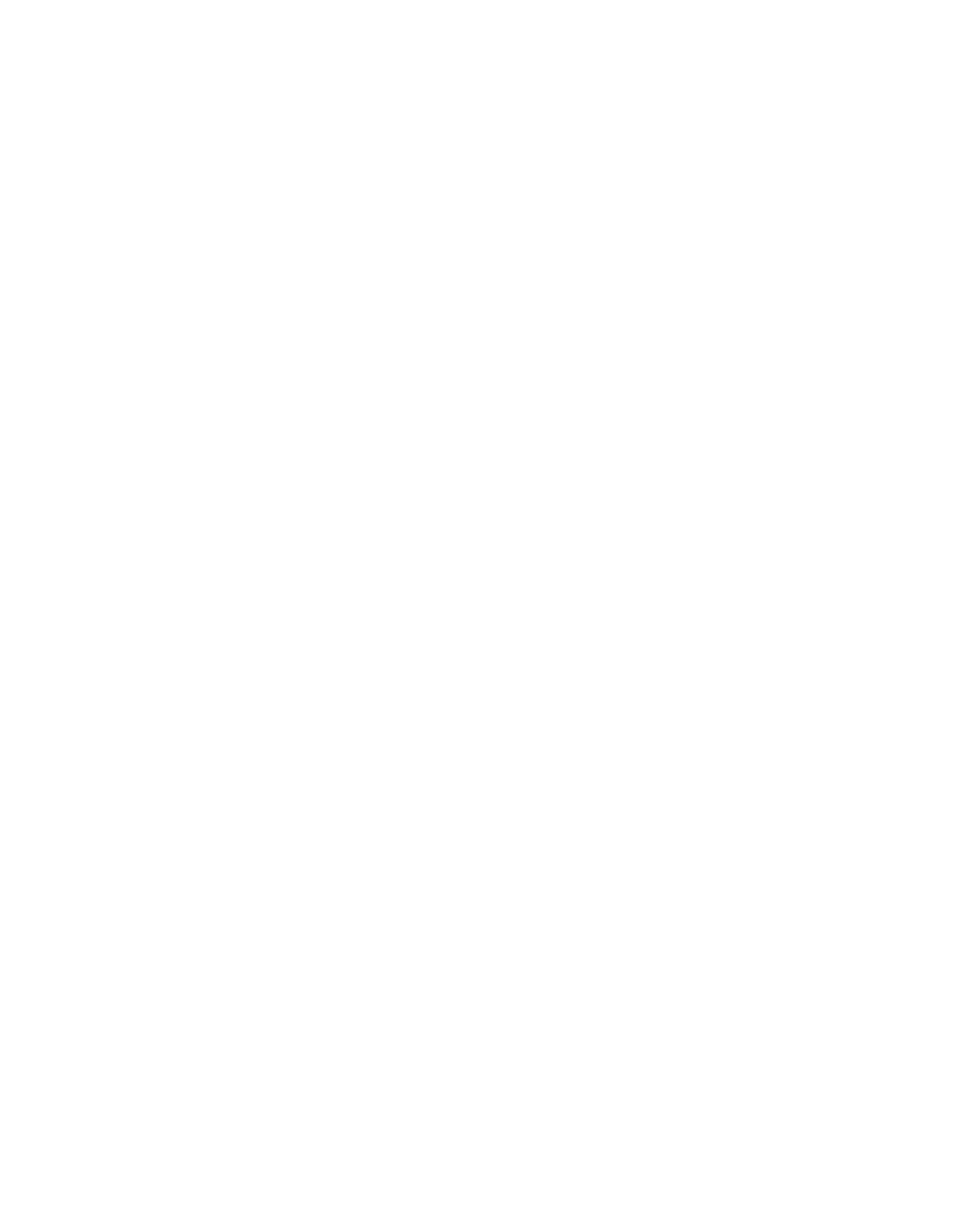### **1 Introduction**

An important premise in financial investing is that there must be a reasonable amount of validated information before a security is considered from an investment standpoint [6]. Given the requirements of having various expertise and the difficulties in locating and evaluating information sources, financial portfolio management has to date carried out by investment firms that employ teams of specialists for finding, filtering and evaluating relevant information. It has primarily focused on the portfolio selection process (i.e., asset allocation) as opposed to portfolio monitoring – the ongoing, continuous, daily provision of an up-to-date financial picture of an existing portfolio [14].

In portfolio management, it is important for an investor to monitor his or her portfolio regularly in addition to asset allocation, because it must be determined whether or not the return results of the portfolio meet the expectations of the investor, or whether there is a need to change the strategic asset allocation. The monitoring process also provides comprehensive, detailed information on the investment positions of the investor. The result of the controlling monitoring might require changes in the asset allocation in order to realign the long-term asset allocation strategy. It is important to note that portfolio management, as an investment process, is not a static, but a dynamic one, where you should regularly adapt your decisions to changes in the market and in your own circumstances [6].

In the application domain of portfolio management, a large volume of information exists about a company and its financial performance that humans must effectively attend to and manage in order to make decisions. To address this problem, we proposed and implemented a multi-agent system, called *Warren*<sup>1</sup> [5], [13]. Warren is composed of several agents that help the user manage his or her portfolio by providing quantitative information: stock price, performance history, earnings summaries and risk  $(\beta \text{ value})$ , and to proactively advise the user whenever the portfolio may be too risky for the user's specified tolerance to risk.

In addition to such quantitative information, it is desirable to look into qualitative data such as financial news reports, in order to get multiple perspectives on the financial performance of the company of interest, because there is a positive correlation between news reports on a company's financial outlook and its attractiveness as an investment. However, because of the tremendous volume of such reports, it is impossible for financial analysts or investors to track and read each one. Therefore, it would be very helpful to have a technology for automatically analyzing news reports that reflect positively or negatively on a company's financial outlook. To accomplish this task, we devised and implemented a new agent, called TextMiner, which performs the tasks of information retrieval for news from on-line news providers such as Reuters, CNN Financial Network, Business Wire, Forbes.com and others.

The goal of TextMiner is to provide an accounting of news articles on the company of interest for a period, in terms of good or bad financial performance. As a software agent in Warren, the TextMiner agent, upon a request from the user or other agents, selectively attends to news reports on the company of interest by filtering non-financial

 $1$ The system is named after Warren Buffet, a famous American investor and author about investment strategies.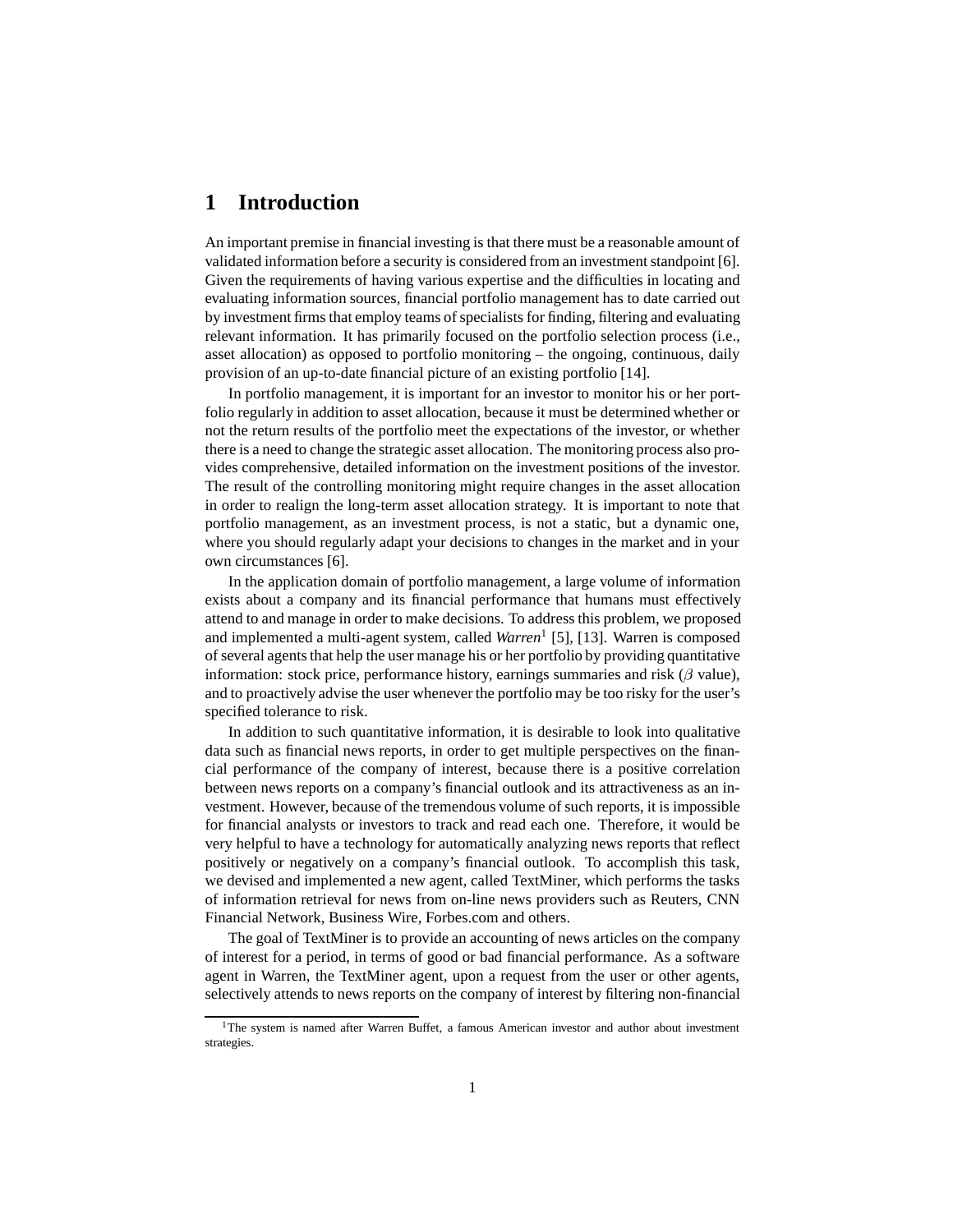news out and then classifying them in terms of the company's current financial status.

We devised a new text classification method that helps TextMiner carry out its classification task. The devised method predicts the class of a financial news article through the voting process among experts, which are frequently co-located phrases. A co-located phrase is a sequence of nearby but not necessarily consecutive words. In addition, it is important for an agent to learn the content-shift autonomously, because the vocabularies of text domains change slightly from time to time, and the intervention by humans in order to label text data is quite expensive. The devised method for providing TextMiner with self-learning capability estimates the class of unlabeled data on the basis of the learner's confidence, which is obtained through the training phase.

In this paper, we present Warren, which is a multi-agent system for intelligent portfolio management, motivated by the great benefits of working in teams within the domain of Distributed Artificial Intelligence (DAI), and TextMiner, which is a text classification agent that takes advantage of information retrieval techniques to complement quantitative financial information.

The paper is organized as follows. Section 2 details characteristics of portfolio management domain and our previous approaches to this domain. Section 3 describes text analysis for augmenting management of portfolio. Section 4 takes an example of intelligent portfolio management. Section 5 discuss the results and future works.

### **2 Portfolio Management Domain**

Traditionally, the purpose of portfolio management, as stated by modern portfolio theory [10], is to provide the best possible rate of return for a specified level of task, or conversely, to achieve a specified rate of return with the lowest possible risk. Risk here means the probability that the actual return on an investment will be less than the expected return. Usually, there is a strong correlation between risk and return, namely the higher the risk, the higher the return [6].

Given requirements of various expertise and difficulties in locating and evaluating information source, financial portfolio management has to date carried out by investment firms that employ teams of specialists for finding, filtering and evaluating relevant information. It has primarily focused on the portfolio selection process (i.e., asset allocation) as opposed to portfolio monitoring – the ongoing, continuous, daily provision of an up-to-date financial picture of an existing portfolio [14].

In portfolio management, it is important for an investor to monitor his portfolio regularly, in addition to asset allocation, because it must be determined whether or not the return results of the portfolio meet the expectations of the investor whether or not there is a need to change the strategic asset allocation. The monitoring process also provides comprehensive, detailed information on the investment positions of the investor. The result of the controlling monitoring might require changes in the asset allocation in order to realign to the long-term asset allocation strategy. It is also important to note that portfolio management, as an investment process, is not a static, but a dynamic process, where one should regularly adapt one's decisions to changes in the market and in one's own circumstances [6].

In contrast to past environment of portfolio management, with the rapid progress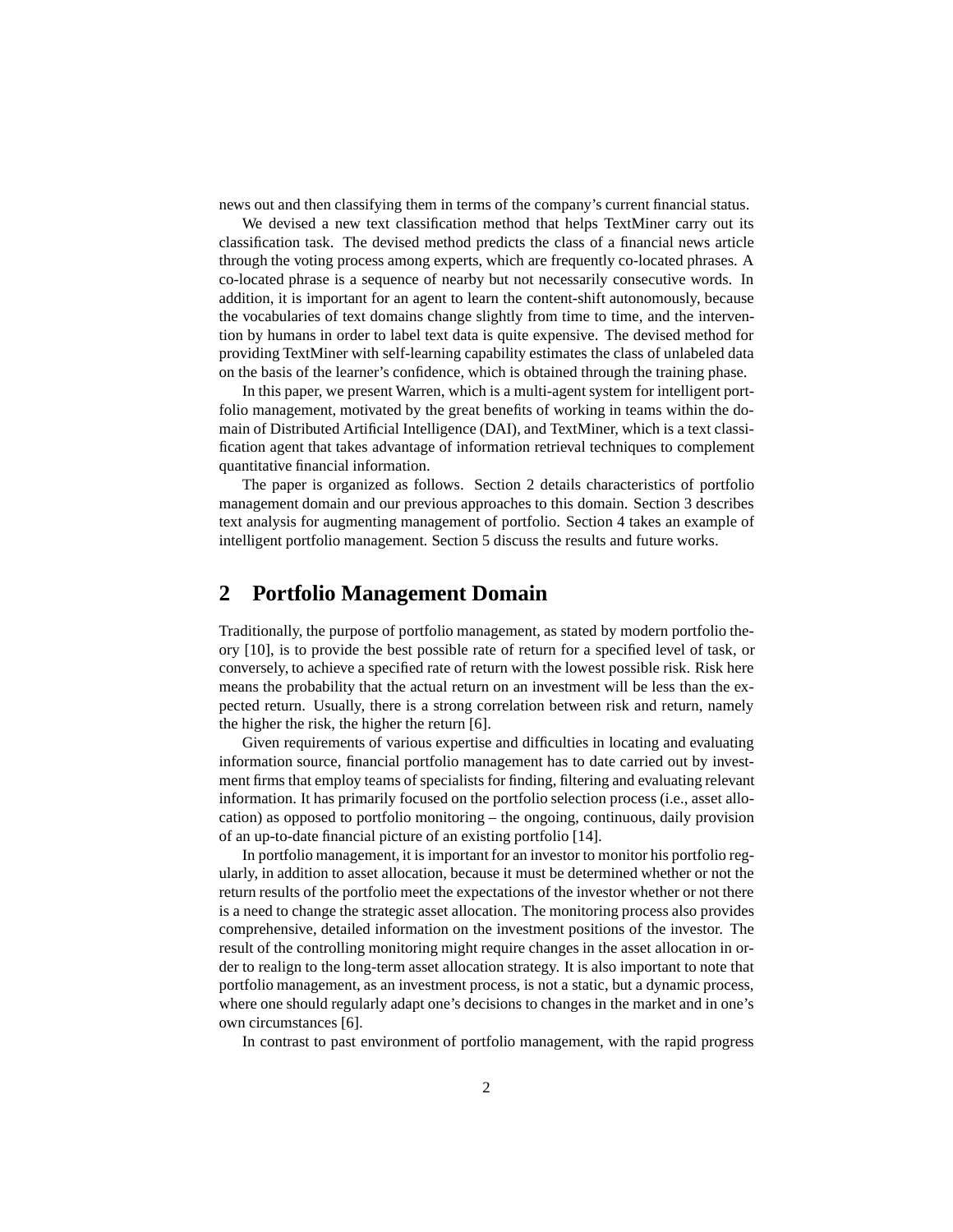of computer technology in recent years, it is rather easy to access financial markets and information sources over the Internet. In addition, intelligent agent technologies have been exploited to locate a set of relevant information, which can help the users carry out their tasks.

A number of Artificial Intelligence and Information Retrieval technologies have been applied to this domain. FOLIO [2] is an expert system to assist portfolio managers. It determined the client's investment goals and the portfolio that best meets them based on interviews with a number of clients and, on the basis of expert knowledge. Constantino and his colleagues [3] applied information extraction techniques to the analysis of financial news articles, in order to produce a set of relevant templates which represent the most important information in the article.

This task has many interesting features, including:

- The enormous amount of continually changing, and generally unorganized information available
- The variety of kinds of information that can and should be brought to bear on the task (market data, financial report, technical models, analysts' reports, breaking news, etc.)
- The many sources of uncertainty and dynamic change in the environment
- Information timeliness and criticality features that present the agents with hard and soft real-time deadlines for certain tasks
- Resource and cost constraints not all data are available for free
- Relatively well-structured evaluation criteria and an experimentally verifiable testbed where decisions supported by the system can be evaluated using real world data and feedback

Given these observations, a multi-agent system approach is appropriate for portfolio management (or monitoring), because the multiple threads of control are a good match for the distributed and ever-changing nature of the underlying sources of information and news that affect higher-level decision-making processes. A multi-agent system, as described in [12], can more easily manage the detection and response to important time-critical information that could appear suddenly at any of a large number of different information sources. Last but not least, a multi-agent system provides a spontaneous mapping of multiple types of expertise to be brought to bear during any portfolio management decision-making process. A single-agent system could still take advantage of intelligent agents' properties, such as adaptiveness, proactiveness, and intelligence, but it would be vulnerable to a "single point of failure" and could not manage the large amount of information from various sources. On the contrary, a multi-agent system (MAS) has the following advantages over either a single agent system or centralized system:

 A MAS distributes computational resources and capabilities across a network of interconnected agents. Whereas a centralized system may be plagued by resource limitations, performance bottlenecks, or critical failures, an MAS is de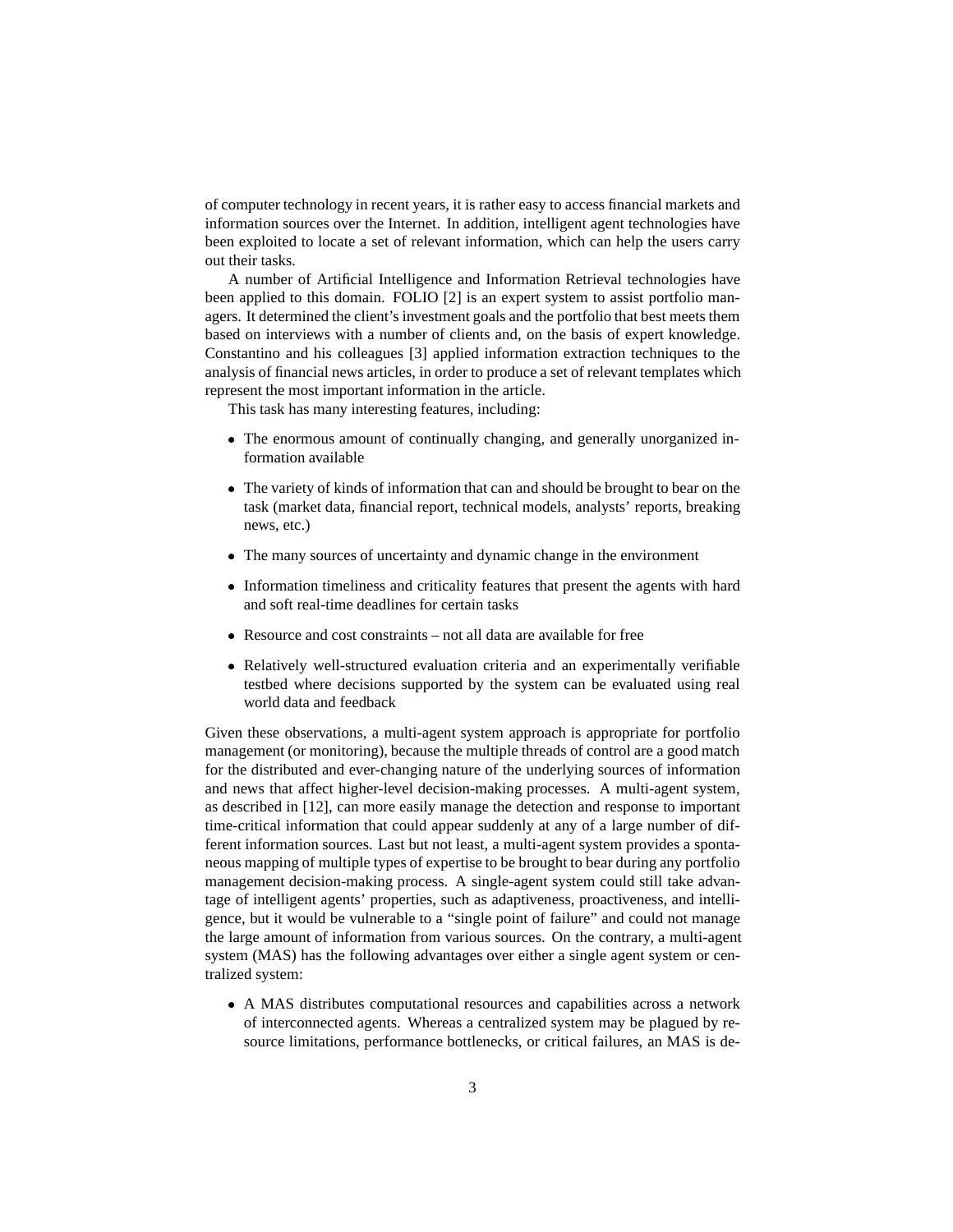centralized and thus does not suffer from the "single point of failure" problem associated with centralized systems.

- A MAS allows for the interconnection and interoperation of multiple existing legacy systems. By building an agent wrapper around such systems, they can be inporporated into an agent society.
- A MAS models problems in terms of autonomously interacting componentagents, which is proving to be a more natural way of representing task allocation, team planning, user preferences, open environments, and so on.
- A MAS efficiently retrieves, filters, and globally coordinates information from sources that are spatially distributed.
- A MAS provides solutions in situations where expertise is spatially and temporally distributed.
- A MAS enhances overall system performance, specifically along the dimensions of computational efficiency, reliability, extensibility, robustness, maintainability, responsiveness, flexibility, and reuse.

### **2.1 Warren: A Multi-Agent System for Intelligent Portfolio Management**

Taking those considerations described in the previous section into account, we proposed and implemented Warren, a multi-agent system for financial portfolio management [5], [13]. Briefly stated, the goal of this system is to provide an integrated financial picture on the companies of interest for managing an investment portfolio over time, using information from various sources available from the Internet.

A team of software agents in WARREN is derived from the set of reusable software component agents that comprise RETSINA agent framework. RESTINA is our domain-independentagent control, organization, coordination, and architectural scheme. This architecture coordinates four different types of agents: interface, task, middle, and information agents. An interface agent is in charge of interacting with users by receiving users' input and representing the results. A task agent helps users perform tasks by formulating problem-solving plans and carrying out these plans in collaboration with other agents. An information agent provides information from various sources. Middle agents help match agents that request services with agents that provide services. Warren consists of eight different agents that help the user manage their portfolio:

**Warren Interface** An interface agent for interacting with the user

**ComptrollerAgent** A task agent for managing the portfolio

**RiskCriticAgent** A task agent for analyzing the risk  $(\beta$  value) of the portfolio

**MatchMaker** A middle agent for maintaining an updated mapping between the agents in Warren and the services that they provide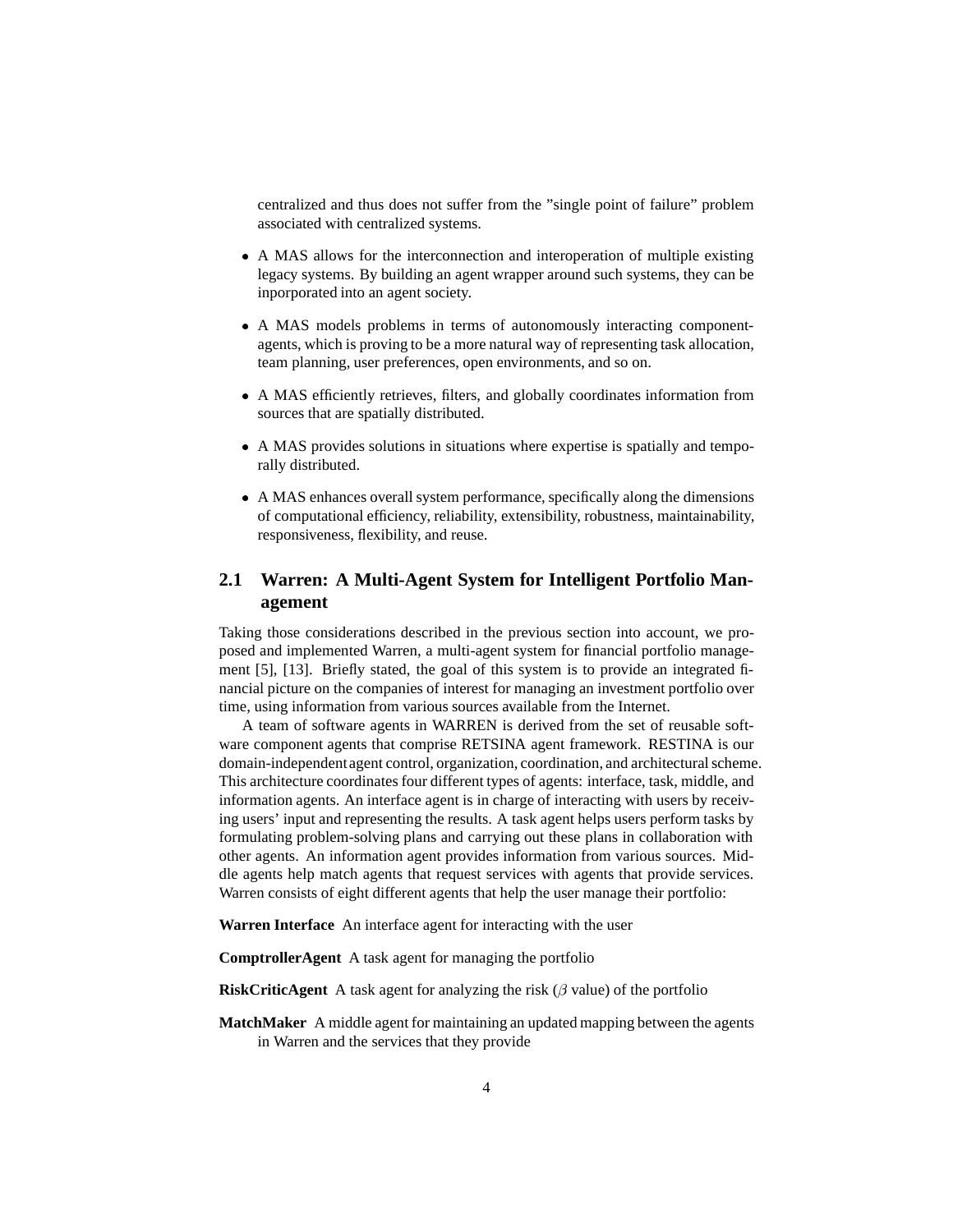

Figure 1: Warren is built on the top of our RETSINA framework. Two different types of line (solid and dashed) represent interactions among software agents. We distinguish interactions between the matchmaker and an agent and that between other agents because of the different semantics of these interactions.

- **FdsHistoryAgent** An information agent for providing a historical view of financial data summary (FDS) on the company of interest
- **iYahooStocks** An information agent for providing stock prices on the company of interest from Yahoo.com
- **iEdgar** An information agent for providing financial data summaries from SEC's Edgar web site

**TextMiner** An information agent for providing financial news analysis

Figure 1 shows the architecture of Warren and interactions between agents. In this figure, the line from one agent to another represents an interaction between them. We distinguish interactions because they have a different semantics. In other words, an interaction (a dashed line) between the matchmaker and other agents is intended to locate a specific service provided by an agent, whereas another interaction (a solid line) between agents represent a request-response on a specific service. In the later section we will describe these interactions in detail.

### **3 TextMiner: An Agent for Text Analysis**

TextMiner has been implemented to complement the quantitative financial information of Warren by providing an analysis of news articles. In particular, the task of TextMiner is to provide an accounting of the number of news articles on the company of interest, which reflect good or bad financial performance over a period. To accomplish this, the TextMiner agent performs the tasks of information retrieval on the company of interest,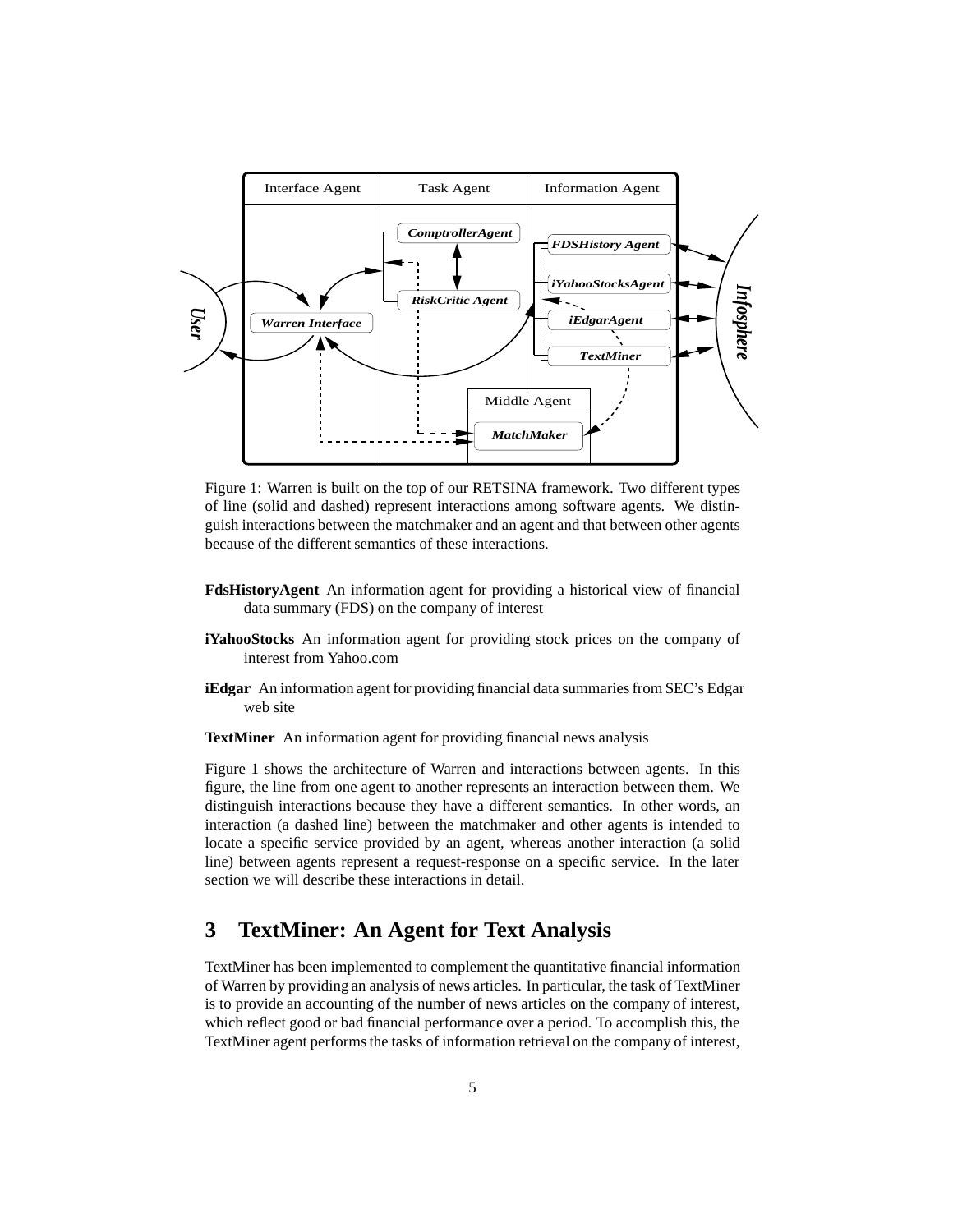selectively attending to news reports on the company by filtering out non-financial news, and classifying them into predefined categories by analyzing their contents.

Given a sequence of daily stock price movements in response to current "news" about the economy, world politics, industries, and companies, it might be possible to separate events that are directly associated with the price movement, from those that are not. Prior work in this field has been done to predict the future market trends, by analyzing the correlation between an event and the pattern of stock prices. Wutrich and his colleagues [15] focused on forecasting major market indexes, using a keyword based system. In [7], the naive Bayes classifier was used to link news stories to trends in intra-day trading for prediction. Note, however, that we are not trying to predict future financial performance of a company, but rather to provide a summary of trends about current financial performance on the company of interest.

We define a "financial" news article as one reporting facts directly related to a company's current financial status. For example, a news article reporting a company's earnings, activities on capital markets, revenues, and movement of stock price are considered "financial" news, whereas facts about corporate control (e.g., shareholder meetings, and personnel management), legal or regulatory issues (e.g., SEC filing) are filtered out as a non-financial news. Given our definition of "financial", a financial news article is classified into one of the following five classes, based on its content:

**GOOD** News articles which explicitly show evidence of the company's healthy financial status.

e.g.) ... Shares of *ABC* Company rose  $1/2$  or 2 percent on the Nasdaq to \$24-15/16. ...

**GOOD, UNCERTAIN** News articles which refer to predictions of future profitability, and forecasts.

e.g.) ... *ABC* Company predicts fourth-quarter earnings will be high. ...

**NEUTRAL** News articles which mention financial facts but do not provide good or bad aspects.

e.g.) ... *ABC* contributes \$ 700 million in stock to its pension plan ...

**BAD, UNCERTAIN** News articles which refer to predictions of future losses, or no profitability.

e.g.) ... *ABC* (Nasdaq: ABC) warned on Tuesday that Fourth-quarter results could fall short of expectations. ...

**BAD** News articles which explicitly show evidence of the company's bad financial status.

e.g.) ... Shares of *ABC* (ABC: down \$0.54 to \$49.37) fell in early New York trading. ...

Two "uncertain" classes were added to deal with the "inter-indexer inconsistency" problem. This problem occurs when two different humans must make a decision on whether to classify a news article under the given classes, and they may disagree [1]. In other words, one may be allowed to decide the class of a news article, but there is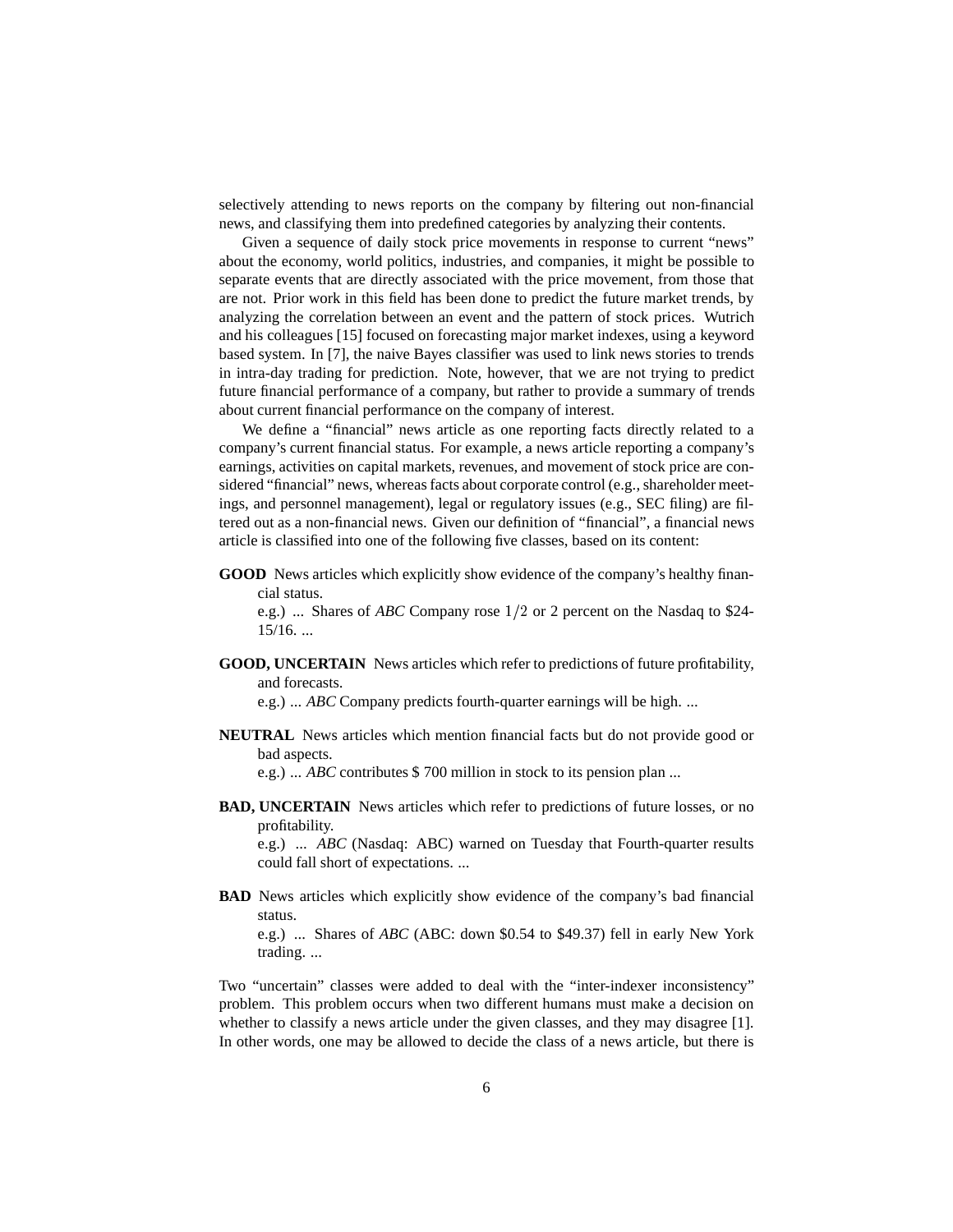another classification reasonably possible. For example, the prediction of future earning by a (reliable or unreliable) news provider could be classified into either "good, uncertain" or "bad, uncertain."

It is important that intelligent software agents provide only relevant information, as one of the solutions to reduce information overload of the user. What the users of Warren are most probably interested in are the news reports about financial facts. However, the user may want to see the news articles which are not directly related with financial issues, but could nevertheless affect the company's financial outlook in the future, thus giving a general view of business activity by the company of interest. In short, it is important to provide a set of relevant information to the user while including information that is still valuable for a given task.

Taking these requirements into account, it is necessary for the TextMiner agent to segment a set of news articles on the company of interest into financial and nonfinancial categories after downloading them from various on-line news providers.

#### **3.1 Information Retrieval Tasks of TextMiner**

In this section, we will describe in detail the information retrieval tasks assigned to TextMiner, that is, we describe how it filters out non-financial news and classifies financial news into predefined classes.

The information retrieval tasks of TextMiner – which take place after it finishes downloading a set of news articles and before it presents results to users or other agents – proceed on the basis of the concepts from the information retrieval domain. In order to provide TextMiner with a set of learned classification rules, we downloaded 6,239 news articles and labeled them manually  $2$ . The collected news articles are first converted into machine-readable form, which is desirable for the given information retrieval tasks: filtering and classification, after removing textual noises such as stopwords, SGML-variant tags, and symbols. We adopt the conventional (real-valued) vector space model [11]. It is one of the most widely used models for text analysis because of its conceptual simplicity and the appeal of the underlying metaphor of using spatial proximity for semantic proximity. To be more specific, a news article is represented in a high-dimensional space, in which each dimension of the space corresponds to a term (word or phrase) in the document set. Next, a given document collection is represented by the term-by-document matrix  $M = T \times N$ , where there are T word (or phrase) features and N,  $W = \{w_1, ..., w_t, ..., w_T\}$  and  $D = \{d_1, ..., d_i, ..., d_N\}, d_i \in R^T$  respectively. The word feature set  $(W)$  is constructed by eliminating infrequent words and high frequency words. The elimination of words indicates that words are only considered as features, if they occur more than *frequent threshold* or at most less than *infrequent threshold*. Each term  $t_t$  has its weight  $w_t$ , which indicates how important it is for a given text learning task. A variant of TFIDF (Term Frequency  $\times$  Inverse Document Frequency) [11] is used for calculating a weight. The idea of this weighting method is to ensure that the weight of a word is scaled from 0.0 to 1.0 while preserving the original idea of TFIDF, which gives a word higher weight if it is frequently appeared in a document and less frequently occurred across the document collection.

 ${}^{2}$ The (financial) news article data set is available at http://www.cs.cmu.edu/ $\sim$ softagents/textminer/data\_set.html.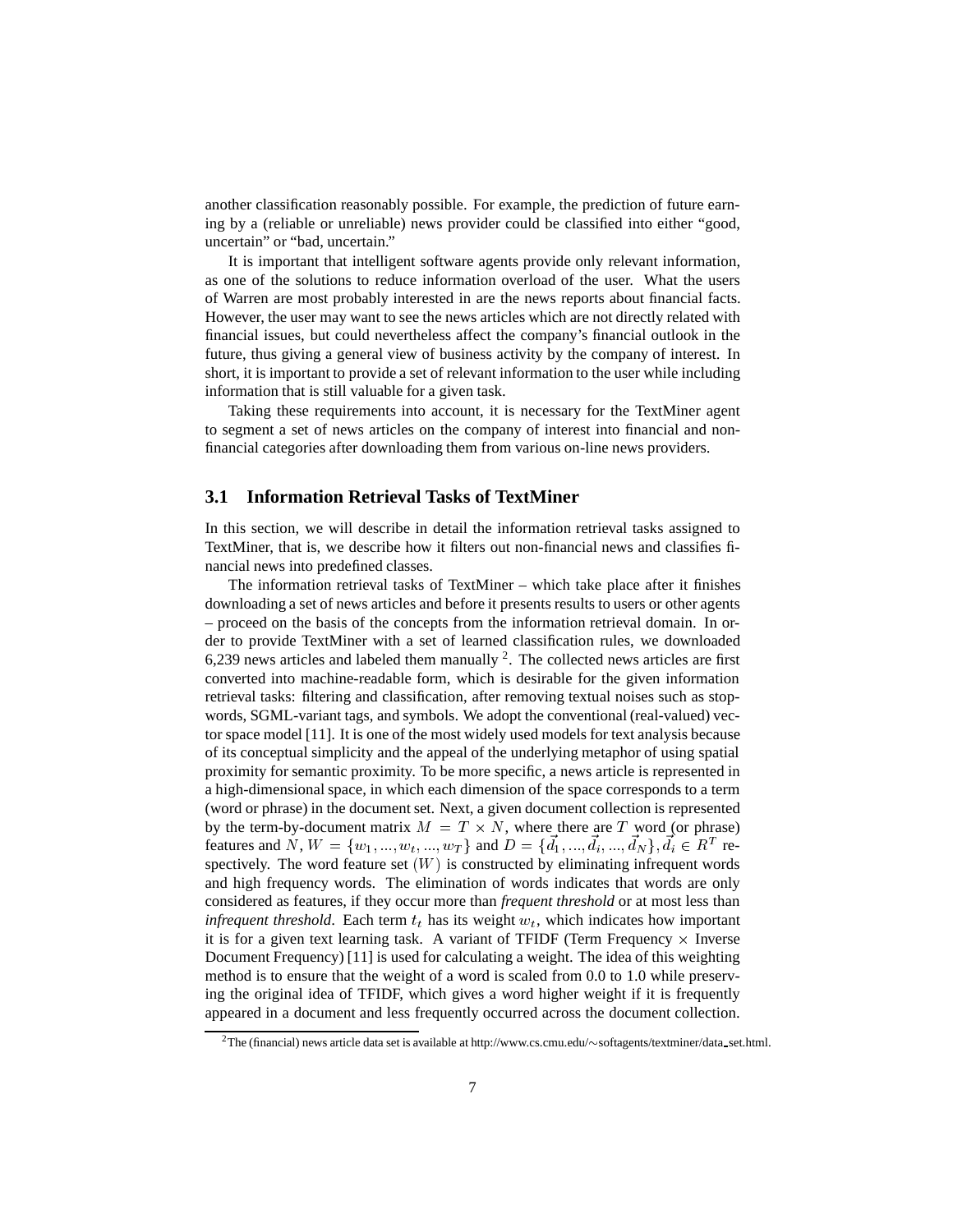The weight of a word,  $w_t$  defined as:

$$
w_t = \frac{(1 + \log(tf_{i,t})) \times \log \frac{N}{df_t}}{\sqrt{\sum_{s \neq t} (\log tf_{i,s} + 1)^2}}
$$
(1)

where  $tf_{i,t}$  is the number of times word t occurs in document  $d_i$  and  $df_t$  is the number of documents in the collection in which the word  $t$  occurs. The weight is then normalized by a document length. This model is often called the "bag-of-words model" because the factorial expression reflects conditional independence assumptions about word occurrences in  $d_i$ .

#### **3.1.1 Segmentation of News Articles**

The filtering process is carried out by comparing the similarity between one of classes,  $C = \{financial, nonfinancial\}$ , and a given news article  $\overline{d_i}$  and then by assigning the news article to the closest class. A class model is a mean vector of the class which is generated by adding all the document vectors in the class,  $\vec{c} = \frac{1}{|c|} \sum_{d \in c} d$ . For calculating the similarity  $(s)$ , we measured the cosine angle between two vectors:

$$
s(\vec{d}_i, \vec{c}_j) = \arg\max_{c_j \in C} \frac{\vec{d}_i \cdot \vec{c}_j}{||\vec{d}_i|| \cdot ||\vec{c}_j||}
$$

en in ju<br>ge of news articles at a<br>to more detailed cat In order to provide an overview of the whole range of news articles at a glance, TextMiner segments a set of non-financial news articles into more detailed categories. We construct non-financial categories manually, which are comprised of "product", "M&A", "strategy", and "miscell". It is possible to derive a set of manual segmentation rules because these categories are usually described in a limited and unambiguous vocabularies.

#### **3.1.2 Classification of News Articles**

We devised a new text classification method, called Domain Experts (DE), which classifies news articles into predefined classes in terms of the current financial status of the company of interest. The proposed method predicts the class of a financial news article through the voting process among experts, which are frequently co-located phrases. A co-located phrase is a sequence of nearby but not necessarily consecutive words. Thus, a set of frequently co-located phrases in a class is available for discriminating the class of financial news articles because it often appears in the class. For example, *Shares* and *rose* can be selected from a sentence in a news article such as "Shares of Company ABC rose  $1/2$  or 2 percent on the Nasdaq to \$24-15/16...," as a frequently co-locating phrase for a "good" class. It is often desirable to consider such contextual information (i.e. word-collocation) rather than frequency statistics with respect to the characteristics of English text, because "word-collocation" has characteristics of a syntatic and semantic unit, whose exact and unambiguous meaning of connotation cannot be derived directly from the meaning or connotation of its components [9]. Not all co-located phrases are selected as a feature, due to the existence of the most informative phrases. The most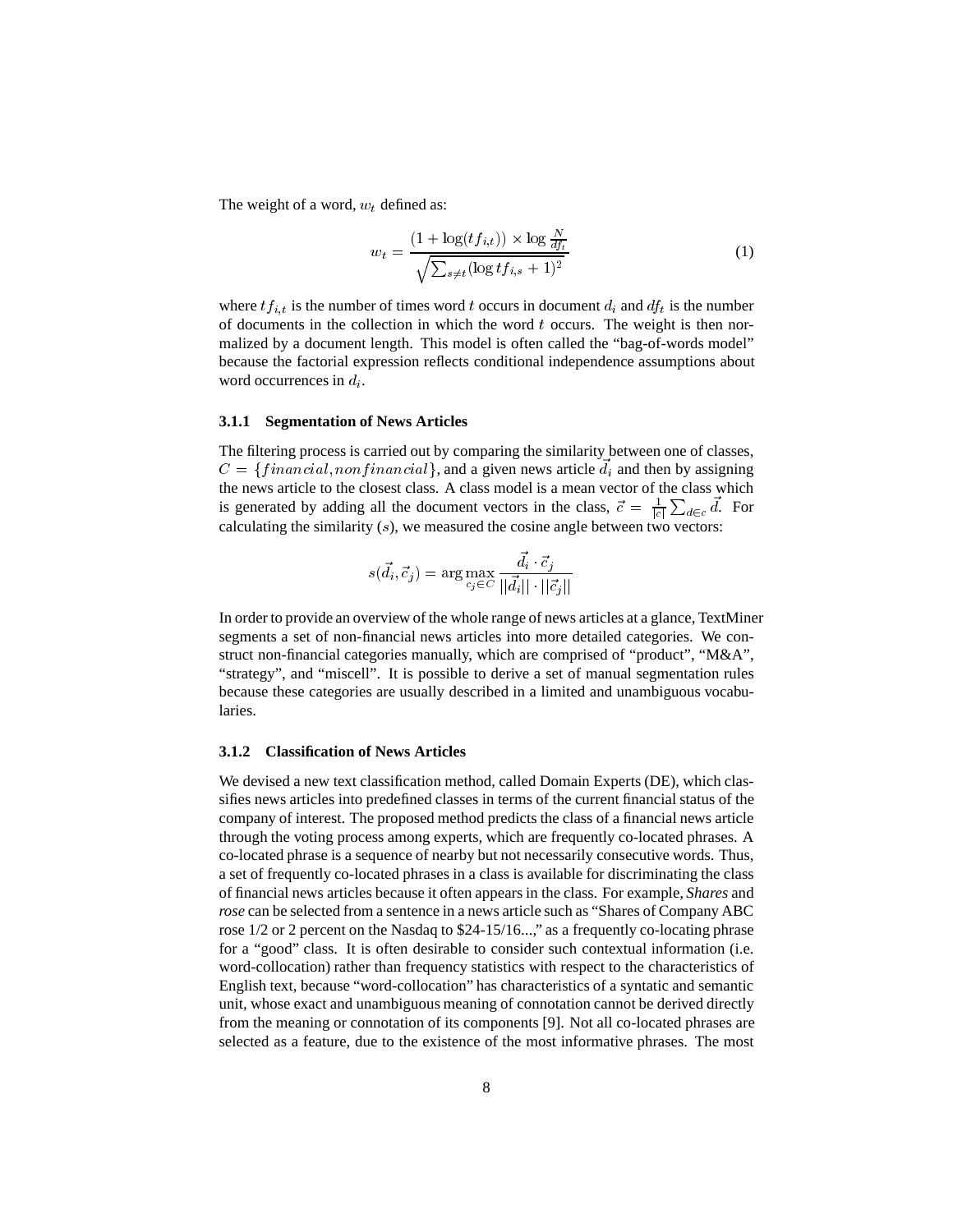informative co-located phrases are those that would reduce classification error and variance over the distribution of examples. In order to select these features, we computed the information gain for each of the frequently co-located phrases in the training data and removed from the feature space those phrases whose value was less than a predefined threshold. Given these features, our method was trained to adjust the weight of each of the experts before they were deployed in Warren.

In addition to this classification task, it is important for an agent to learn the contentshift by itself because the vocabularies of text domain is slightly changed from time to time and the intervention of humans for labeling text data is quite expensive. The devised method for providing TextMiner with self-learning capability shares a property of the uncertainty-sampling [8], in that it predicts the label of an unlabeled data on the basis of the learner's confidence, which is obtained through the training phase. The instances (i.e. news articles) that are labeled with the class label as least uncertain. Unlike uncertainty-sampling, our method relies only on the vote by each of member of domain experts group, which has knowledge induced from the labeled training data. We, however, could not rely on its knowledge completely, due to the existence of noise in the training data. To do this,  $\lambda$  is introduced for regulating the degree of reliance on learner's experience. Empirically, the proposed sampling method shows the best performance at 70% confidence.

The class uncertainty of an unlabeled news article is determined by the value of vote entropy. Vote entropy is the entropy of the class label distribution resulting from having each (experts) group member, which are appeared in a news article, deterministically "vote" for its winning class [4]. Let  $V(j)$  be the number of domain experts which are extracted from news article  $d_i$  and are involved in 'voting' for the class j.

$$
VE(d_i) = -\sum_j^{|C|} \frac{V(j)}{|K|} \log \frac{V(j)}{|K|}
$$

where  $|K|$  is the total number of domain experts which took part in voting of *i*th news article,  $d_i$  which is *i*th news article from the unlabeled data set.

While the vote entropy is 0 if a number of domain experts participating in the vote belong to the same class, the vote entropy is 1 when the vote committee consists of an equal number of each class. We found empirically that the vote entropy for a class assigned correctly was less than 0:25, whereas the average entropy for incorrectly classified data was greater than 0:7. In other words, the class of an unlabeled news article is attached by the class label voted by majority if the vote entropy was less than 0:25. Otherwise, the class of an unlabeled news article is not determined.

#### **3.1.3 Evaluation of Financial News Classification**

In this section, we describe the experimental results of the proposed classification method, as compared with existing methods. Experiments were performed using the text data which we had made by ourselves. The data set amounts to 6,239 news articles: 1,239 labeled manually and 5,000 unlabeled. These news articles were gathered from various electronic news providers: CNN Financial Network, Forbes, Reuters/Reuters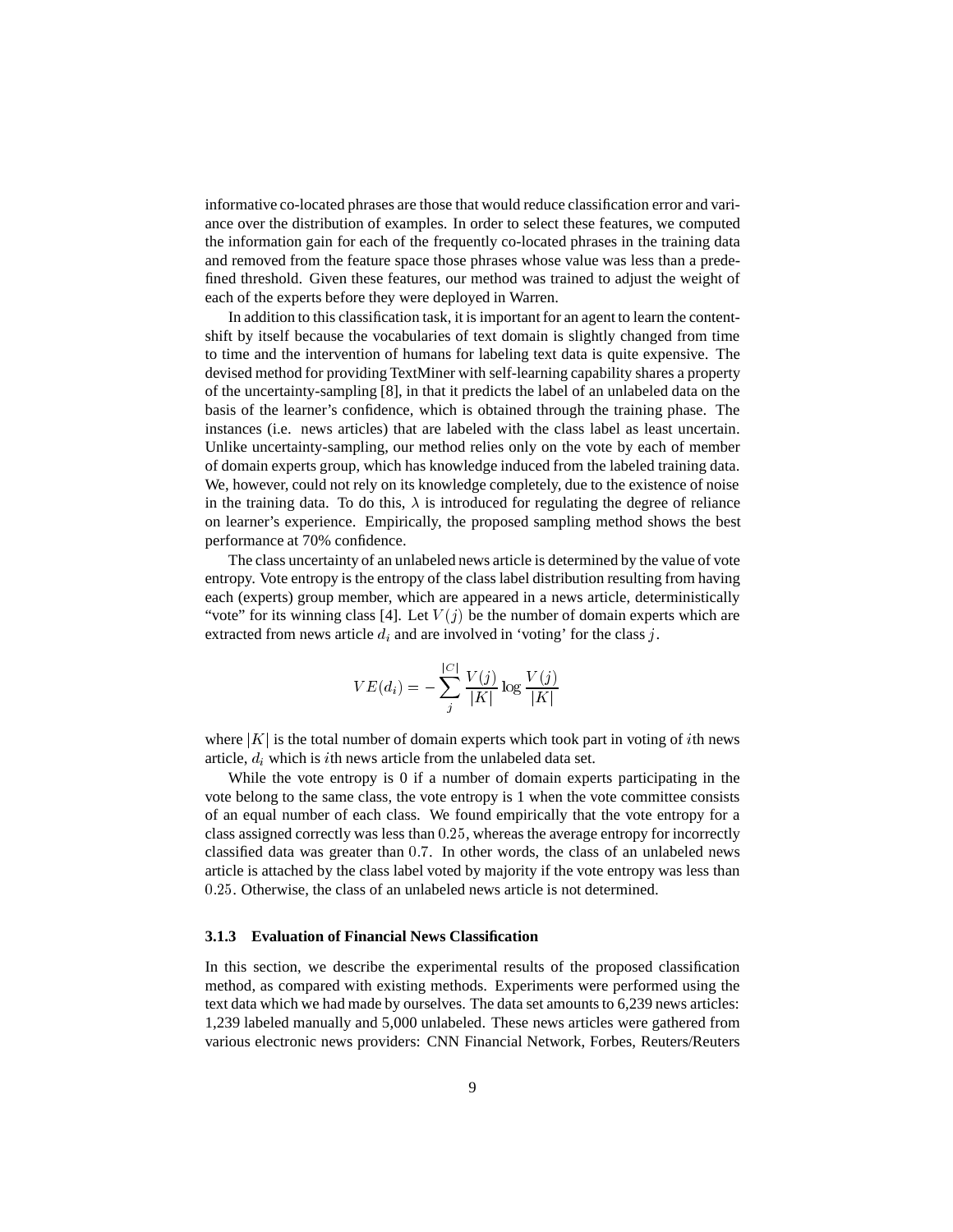

Figure 2: A result of sampling experiment was represented after training each of the methods with 1,239 labeled data. "Most frequent class" and "random guess" are base lines of performance. In the case of the "most frequent class" method, it always labeled the class of an news article "neutral" when asked to predict the class of an unseen news article.

Securities, NewsFactors, Motley Fool, CNet, ZDNet, Morningstar.com, Associate Press (AP), AP Financial, and Business Wire.

Experiments aimed to verify the proposed methods in terms of two performance criteria: how well it makes use of unlabeled data for improving classification accuracy and how accurately it classifies the latest news articles into predefined classes.

Firstly, we evaluated whether the proposed sampling method would improve classification performance better than those trained by existing methods, such as the combination of naive Bayes classification and Expectation-Maximization (EM). Figure 2 shows results of verifying the accuracy performance of each sampling method with a different number of labeled data. In this experiment, all labeled data were used for training. A total of 50 iterations were carried out for each method. At each iteration, 50 unlabeled news articles were given to each of the methods and were used for improving its performance. After the training phase, each method was tested by classification accuracy defined in terms of the proportion of the number of news articles classified correctly to the number of total news articles that were used. From this observation, we assumed that approximately 1,700 news articles (1,239 labeled and 450 unlabeled news articles) would allow us to make a classifier with 75% accuracy, because of the fact that most of news companies that we used for the delivery of financial news have a restricted vocabulary set.

The second experiment was performed to show the accuracy of classification of the latest financial news articles. The latest data is made up of the news articles that are gathered from the same news sources as the labeled data set and that report the latest financial news at the experimental time. For this experiment, we downloaded 1,200 news articles from the same online news providers. This data set was made up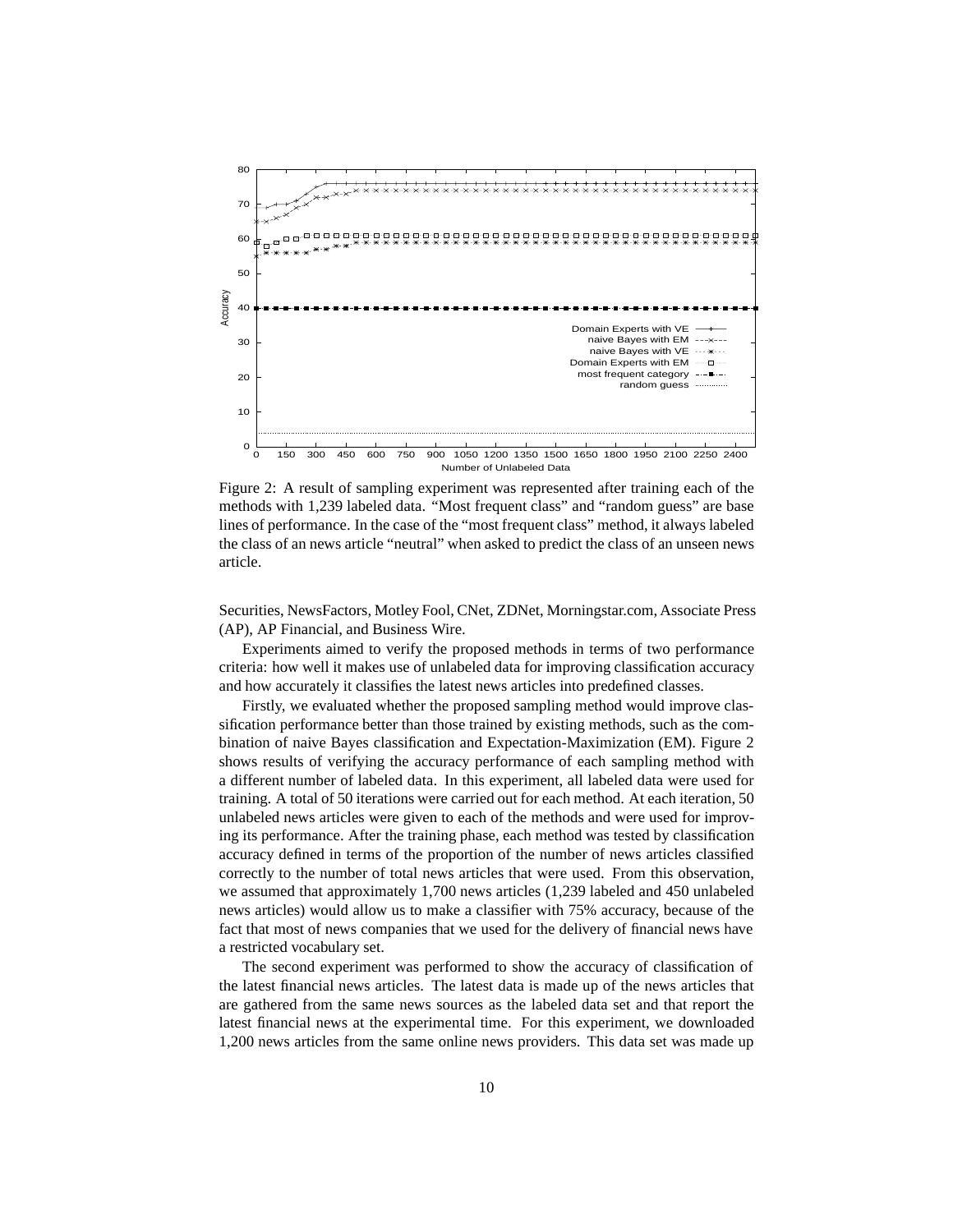| classes       |         |     |  | total |
|---------------|---------|-----|--|-------|
| # of articles | $Q \in$ |     |  | 549   |
|               |         |     |  |       |
| naive         |         | 50. |  |       |

Table 1: The result from the experiment on the latest news was shown. DE and naive represent "Domain Experts" and "naive Bayes" text classification methods, respectively. Each column at the third and fourth row represents the accuracy of each category in terms of the proportion of the number of news articles correctly classified to the total number of news articles for the category. These values are derived after a human finished manually labeling all of these news articles.

of 20 downloading trials where each trial was designed to collect 60 news article on a company. We could get 549 financial news articles out of the latest 1,168 news articles – 32 downloaded news articles out of 1,200 are too short to use for training data. As a result, the proposed method has 79% averaged accuracy, which means 433 out of 549 total financial news articles were classified correctly. Table 1 shows the accuracy of tested methods per each class.

The proposed algorithm which observed the co-located phrase of a certain class from news contents and predicted the label with Weighted-Majority voting outperformed the naive Bayes classifier by approximately 14%. In order to acquire improved accuracy and self-learning, we proposed a sampling technique which can determine the class of an unlabeled news article, given its entropy value. With the proposed sampling method of self-confident sampling, a 16% accuracy is improved by using 9% unlabeled data (450/5000). The successful results from the sampling test and online test supports the hypothesis that proposed algorithms effectively help TextMiner carry out its information retrieval task, even though the promising results have been derived partly from the task characteristics whose decision boundaries are relatively objective. With these experimental results, the TextMiner is deployed in Warren.

### **4 Putting It All Together**

In this section, we describe how Warren manages a portfolio intelligently by coordinating a team of software agents.

Since the matchmaker, as a middle agent, is responsible for maintaining an updated mapping between the agents in Warren and the services that they provide, it initializes the virtual work-space for agent-naming and resources for Warren. Next, other agents in Warren, – ComptrollerAgent, RiskCriticAgent, MatchMaker, FdsHistoryAgent, iYahooStocks, iEdgar, and TextMiner – are invoked to register their services' advertisements with the Matchmaker.

If the initial coordination among the agents is successful, the individual user will see the Warren interface agent that describes the current status of his portfolio (Figure 3). The Warren interface agent displays a comprehensive summary of the user's portfolio and also allows the user to buy and sell stocks.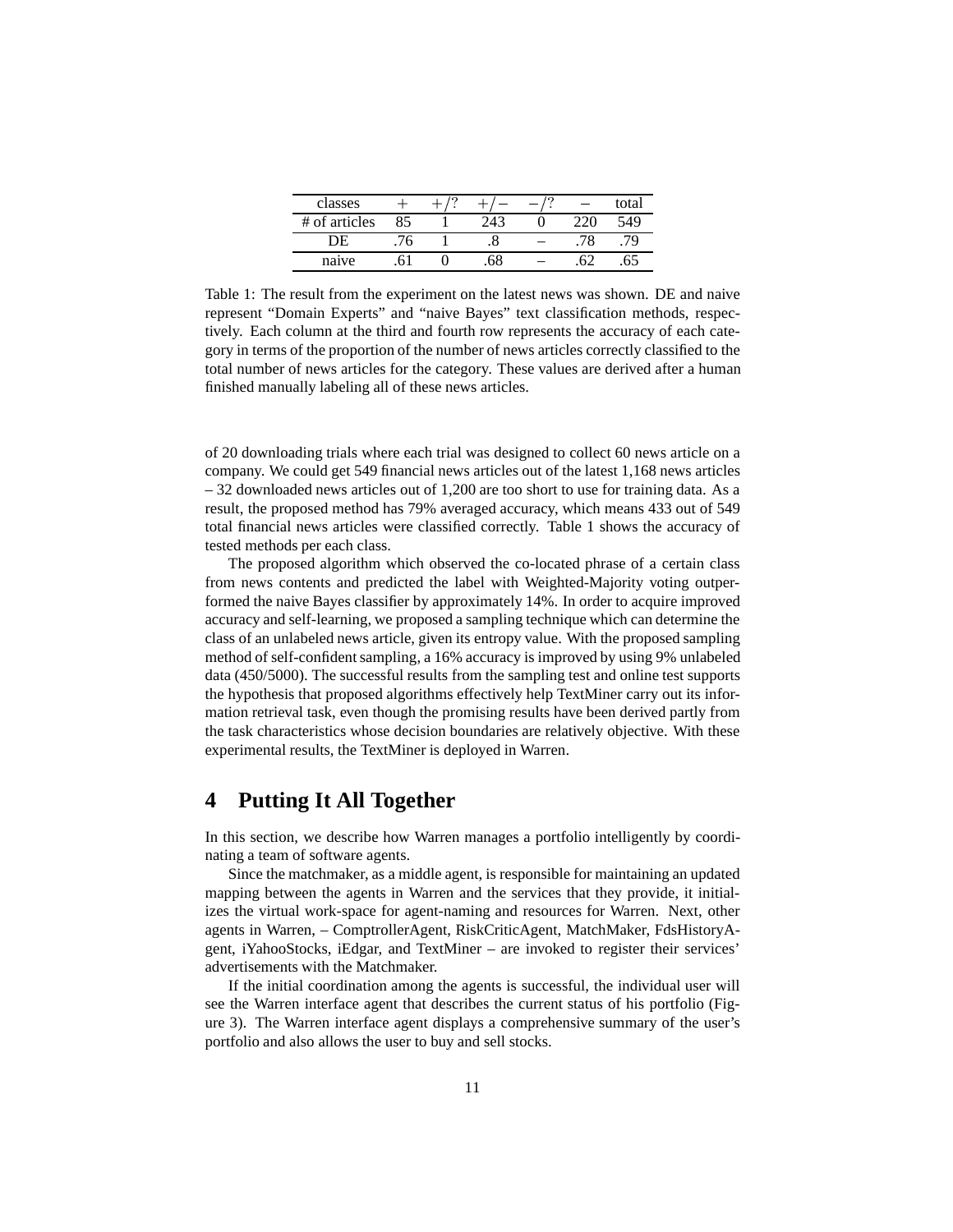| X <sup>-&gt;</sup> WarrenApplet-1005005459990                                                                                                                                                                                                                                                        |                                                  |                         |                                                                                         |                             | eloix<br>$\sqrt{2}$   |  |  |  |  |  |  |
|------------------------------------------------------------------------------------------------------------------------------------------------------------------------------------------------------------------------------------------------------------------------------------------------------|--------------------------------------------------|-------------------------|-----------------------------------------------------------------------------------------|-----------------------------|-----------------------|--|--|--|--|--|--|
|                                                                                                                                                                                                                                                                                                      |                                                  | Cash                    |                                                                                         | <b>Bonds</b>                | Help<br><b>Stocks</b> |  |  |  |  |  |  |
| <b>CURRENT</b>                                                                                                                                                                                                                                                                                       |                                                  | 46018.773               |                                                                                         | 0.0                         | 18483.102             |  |  |  |  |  |  |
| <b>PROSPECTIVE</b>                                                                                                                                                                                                                                                                                   |                                                  | 46018.773               |                                                                                         | 0.0                         | 18483.102             |  |  |  |  |  |  |
| <b>Target Beta Value:</b>                                                                                                                                                                                                                                                                            |                                                  |                         |                                                                                         |                             |                       |  |  |  |  |  |  |
| 1.1                                                                                                                                                                                                                                                                                                  |                                                  |                         |                                                                                         |                             |                       |  |  |  |  |  |  |
| <b>CURRENT STOCKS</b><br>Number of Shares Current Price/share Total Value<br>Basis<br><b>Beta</b><br>50<br>54366.75<br>1.31<br>109.97<br>5498.5                                                                                                                                                      |                                                  |                         |                                                                                         |                             |                       |  |  |  |  |  |  |
| Symbol                                                                                                                                                                                                                                                                                               |                                                  |                         |                                                                                         |                             |                       |  |  |  |  |  |  |
| <b>IBM</b><br>ΙAΤ<br><b>MSFT</b><br>AAPL                                                                                                                                                                                                                                                             | 100<br>80<br>100                                 | 60.16<br>63.27<br>19.07 | 6016.0<br>5061.6<br>1907.0                                                              | 5858.0<br>13943.4<br>1685.0 | 0.48<br>1.82<br>1.31  |  |  |  |  |  |  |
| <b>Beta Value</b>                                                                                                                                                                                                                                                                                    |                                                  |                         |                                                                                         |                             |                       |  |  |  |  |  |  |
| 1.1795099                                                                                                                                                                                                                                                                                            |                                                  |                         |                                                                                         |                             |                       |  |  |  |  |  |  |
| <b>PROSPECTIVE STOCKS</b>                                                                                                                                                                                                                                                                            |                                                  |                         |                                                                                         |                             |                       |  |  |  |  |  |  |
| Symbol                                                                                                                                                                                                                                                                                               | Number of Shares Current Price/share Total Value |                         |                                                                                         | <b>Basis</b>                | <b>Beta</b>           |  |  |  |  |  |  |
|                                                                                                                                                                                                                                                                                                      |                                                  |                         |                                                                                         |                             |                       |  |  |  |  |  |  |
| <b>Beta Value</b>                                                                                                                                                                                                                                                                                    |                                                  |                         |                                                                                         |                             |                       |  |  |  |  |  |  |
| 0.0                                                                                                                                                                                                                                                                                                  |                                                  |                         |                                                                                         |                             |                       |  |  |  |  |  |  |
|                                                                                                                                                                                                                                                                                                      |                                                  |                         | Edit Portfolio   Add Prospective   Stock Price   Buy Stock   Sell Stock   FDS   History |                             | Stock News Quit       |  |  |  |  |  |  |
| RiskCritic: Your stock portfolio is within tolerance limits (+/- 0.1) for your target Beta.<br>RiskCritic: Your stock portfolio is too risky for your target beta. Buy lower beta stocks.<br>RiskCritic: Your stock portfolio is within tolerance limits (+/- 0.1) for your target Beta.<br>ET<br>TЗ |                                                  |                         |                                                                                         |                             |                       |  |  |  |  |  |  |

Figure 3: The user interface of Warren is shown. The Warren interface agent is in charge of presenting a comprehensive summary of the user's portfolio. In this figure, the Warren interface agent provides current valance, his or her holdings of each of the four companies, and risk value

Upon requests from the user or other agents, – in this case the user want to see financial information about IBM – the Warren interface agent delegates task components to one or more agents by sending a query to the matchmaker for an agent, which is able to provide an appropriate service. As the Warren interface agent graphically and textually interacts with the user, other agents coordinate tasks, acquire information, and send results, recommendations, and analysis to the user via the interface agent. Figure 4 shows interactions among the agents via a control panel. In order to accomplish a given task, two agents interact with each other after acquiring information about other agents from the matchmaker.

Information agents monitor and start to collect stock and other financial sources from the web in real time after getting requests from the matchmaker; the TextMiner collects and classifies news articles on the company of interest; iYahoo gathers stock prices and other stock related information; iEdgar harvests Financial Data Summaries (FDS) from SEC 10-k filings, from the EDGAR web site; FdsHistoryAgent gathers data from multiple years of financial data summaries and presents a historical view of the data. Figure 5 and 6 show financial data summaries and financial news analysis that present multiple perspectives on IBM, respectively. Data culled from the infosphere and stored locally by information agents are sent to one or more task agents upon request. Next, following a process of data analysis and integration at the task agent level, information is ultimately displayed to the user via the interface agent.

According to the user's activities, the RiskCriticAgent evaluates portfolios for financial risk using a risk measure referred to as " $\beta$ ". The ComptrollerAgent is in charge of maintaining records of a user's portfolio, and buying and selling the user's stocks.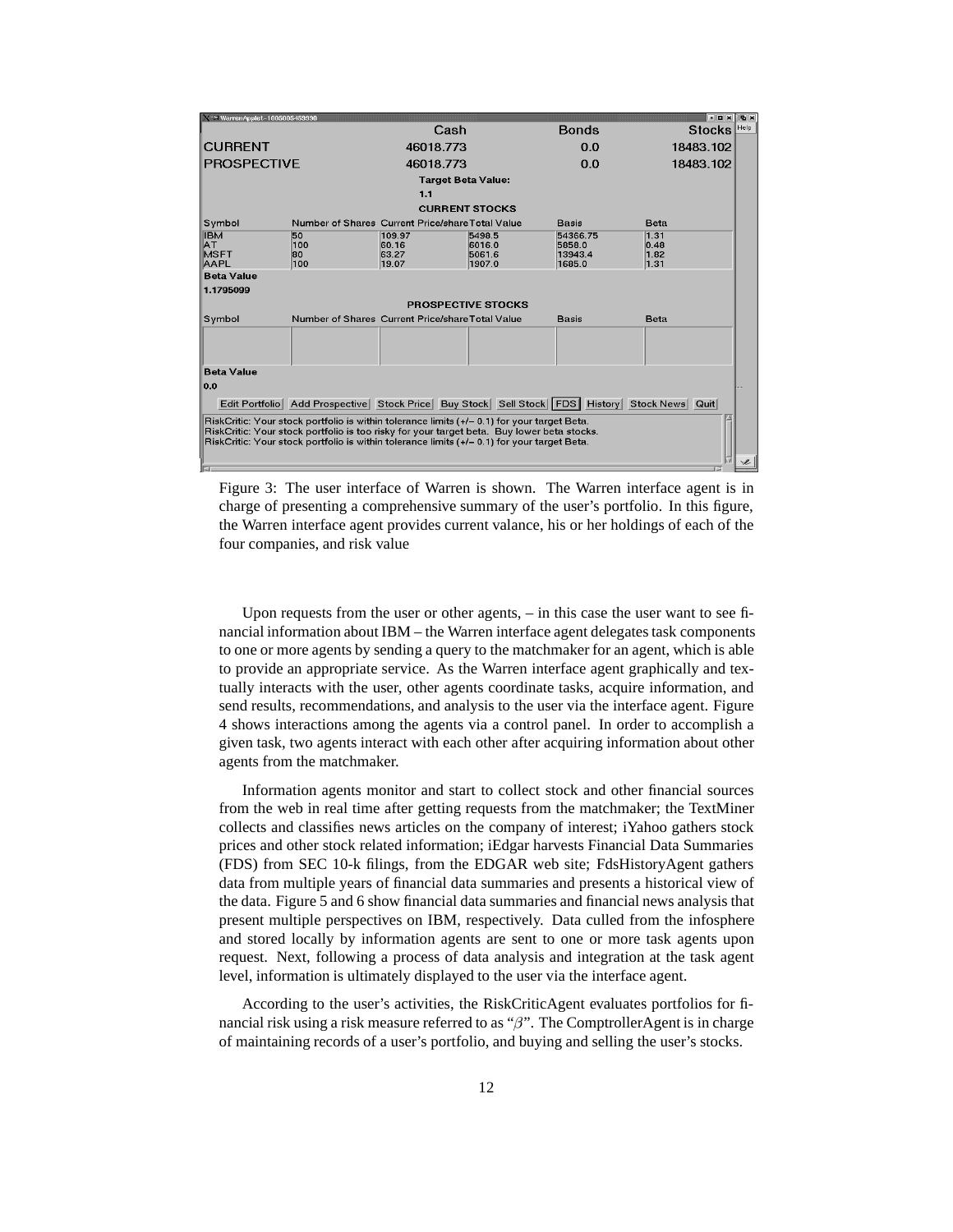

Figure 4: A control panel in Warren shows interactions between TextMiner and other agents. Through this panel, the user can monitor the stream of information between agents. Two agents collaborate with each other after acquiring information about other agents from the matchmaker. Again, the line from an agent to another represents an interaction between them. The circle around agents represents a virtual agent workspace.

### **5 Conclusion and Future Work**

In this paper, we presented Warren, a multi-agent system for intelligent portfolio management, which is motivated by the great benefits of working in teams within the domain of Distributed Artificial Intelligence (DAI), and TextMiner, which takes advantage of information retrieval techniques to complement quantitative financial information. The goal of portfolio management in Warren is to provide an integrated financial picture for managing an investment portfolio over time, using the information from various sources available over the Internet.

With comprehensive quantitative information gathered by efficient coordinations between agents, and quantitative information supplemented by financial news analysis, we showed a successful application of a multi-agent system for portfolio management.

In future work, we will employ information extraction techniques for the summary of financial news articles, in order to help an investor's understanding of market situations. We will also devise a component for decision support that employs the statistical techniques, such as regression and correlation analysis, between the risks and returns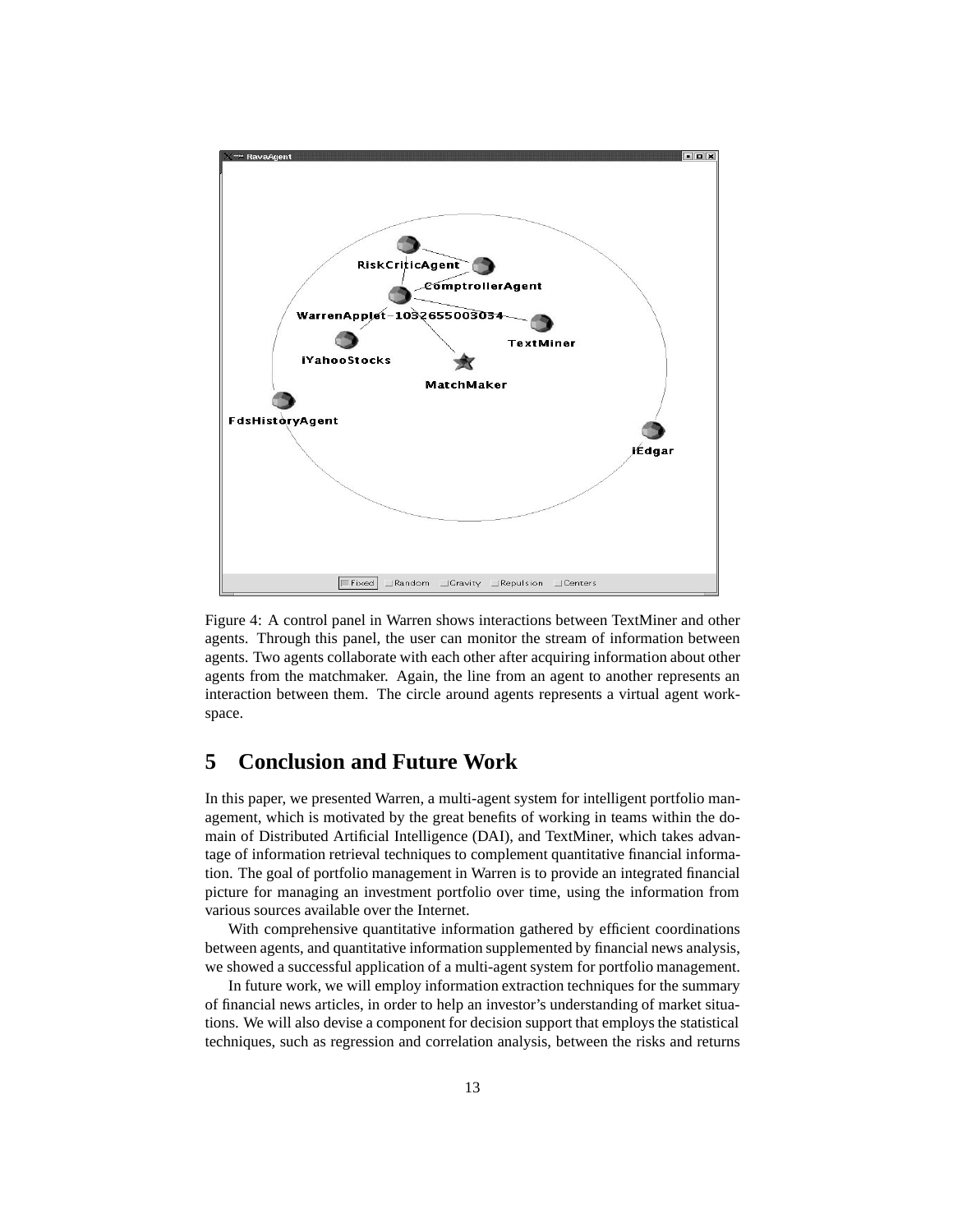

Figure 5: The financial data summary on IBM is shown. The Financial Data Summary is a section of the 10-k report that the US Securities and Exchange Commission (SEC) requires that all corporations file.



Figure 6: A set of news articles (30 is the default value) on IBM is shown on the user interface of TextMiner agent. The top left shows that there are 11 financial news and 19 non-financial news on the company. At the top right is a summary table that presents collected news articles in real time and results of classification. The content of a news article clicked is displayed in the bottom section. The "Prediction" and "Evaluation" columns represent the result of classification by TextMiner and by Human respectively.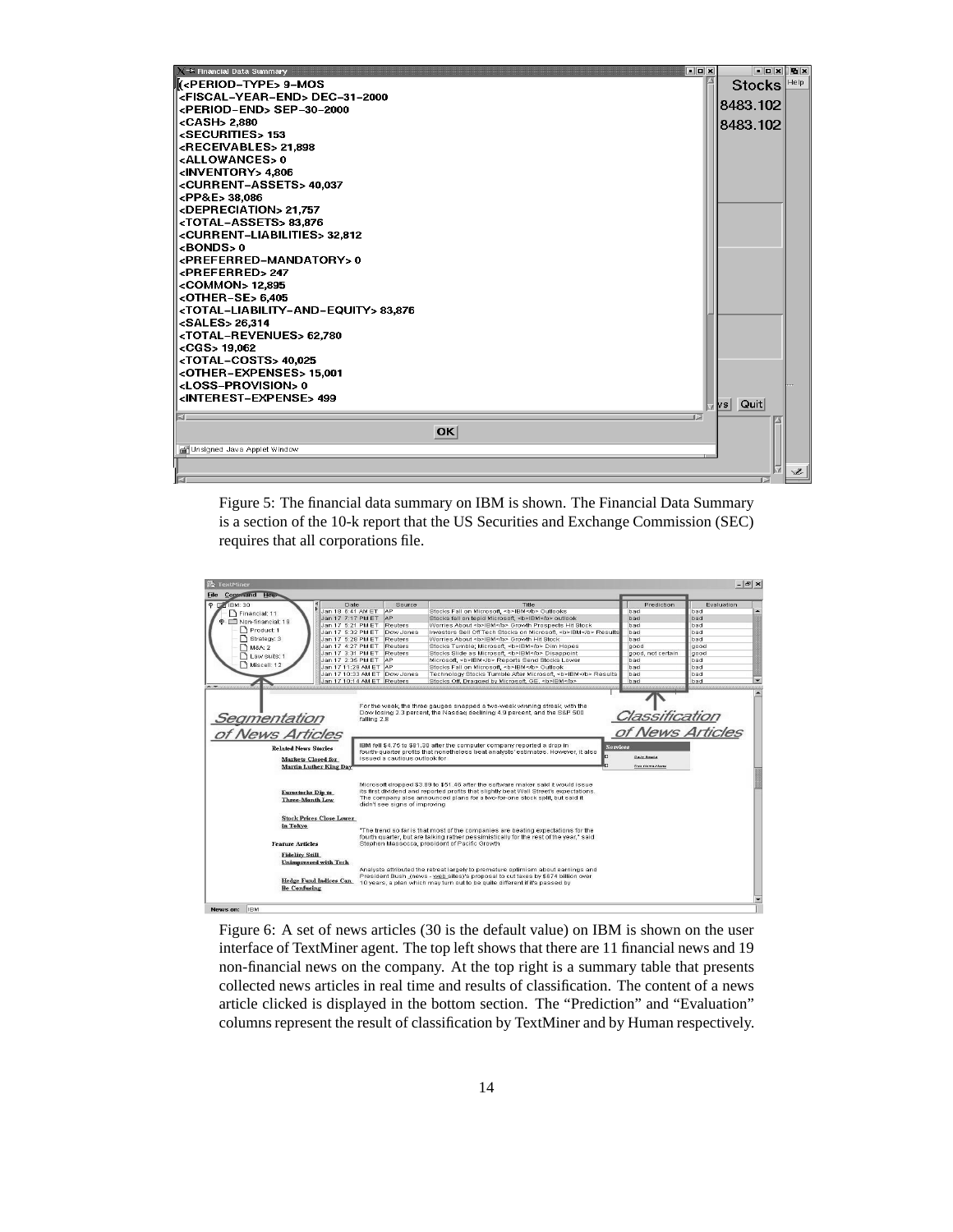from individual investments by fusing information from various sources over Internet.

## **6 Acknowledgements**

This research has been sponsored in part by DARPA Grant F-30602-98-2-0138 and the Office of Naval Research Grant N-00014-96-16-1-1222.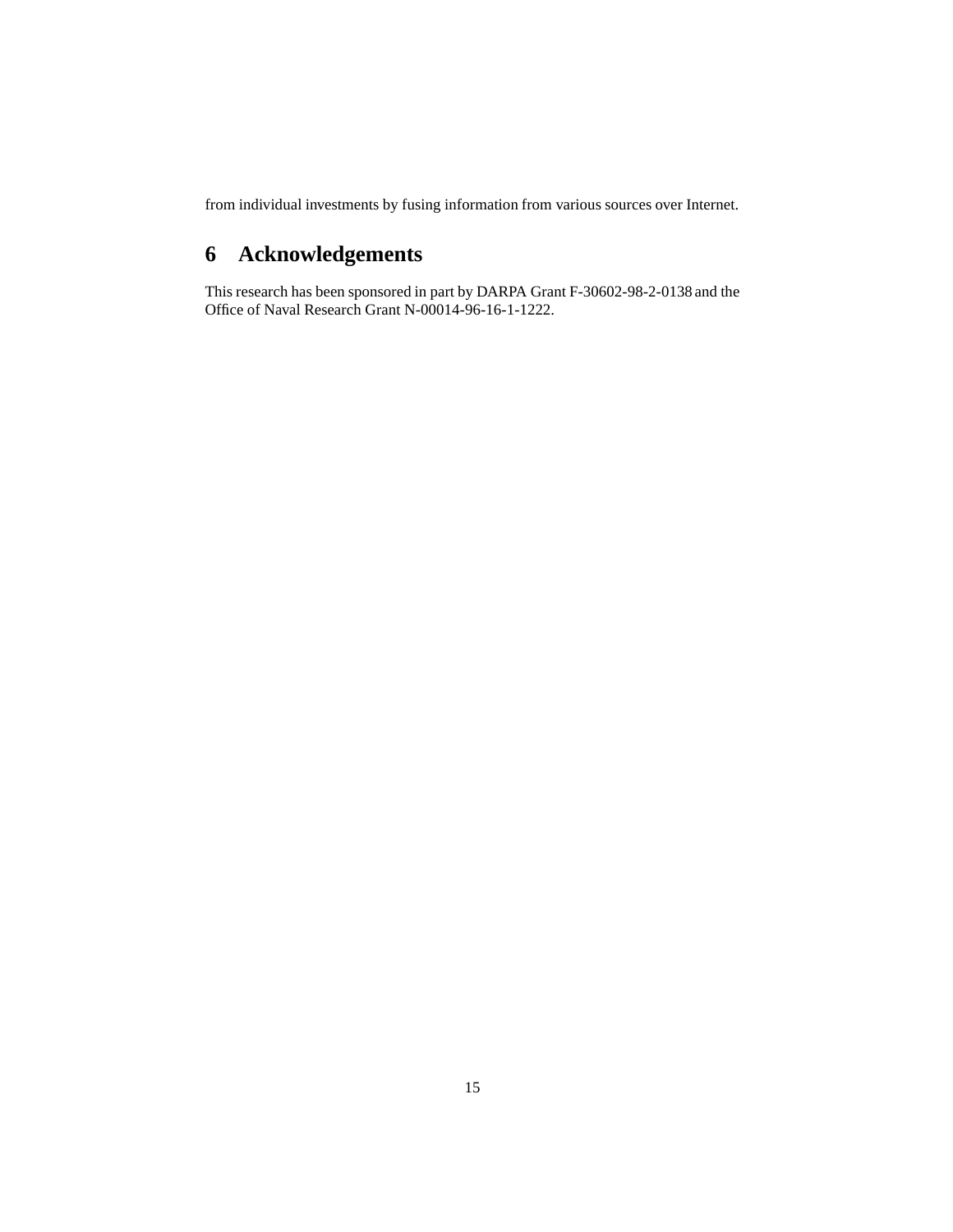### **References**

- [1] C. Celverdon. Optimizing convenient online access at biliographic database. In *Information Services and User*, pages 37–47, 1984.
- [2] P. Cohen and M. Lieberman. A report on folio: An expert assistant for portfolio managers. *Investment Management: Decision Support and Expert Systems*, pages 135–139, 1990.
- [3] M. Constantino, R. Morgan, R. Collingham, and Garingliano. Natural language processing and information extraction: Qualitative analysis of financial news articles. In *Proceedings of the Conference on Computational Intelligence for Financial Engineering*, 1997.
- [4] I. Dagan and P. Engelson. Committee-based sampling for training probabilistic classifiers. In *Proceedings of International Conference on Machine Learning*, 1995.
- [5] K. Decker, K. Sycara, A. Pannu, and M. Williamson. Designing behaviors for information agents. In *Proceedings of International Conference on Autonomous Agents*, pages 404–413, 1997.
- [6] D. Hayes and W. Bauman. *Investments Analysis and Management*. MacMillan Pub., 1976.
- [7] D. Lawrie, P. Oglivie, D. Jensen, V. Lavrenko, M. Schmill, and J. Allan. Language models for financial news recommendation. In *Proceedings of the International Conference on Information and Knowledge Management*, pages 389–396, 2000.
- [8] D. Lewis and W. Gale. Training text classifiers by uncertainty sampling. In *Proceedings of International ACM Conference on Research and Development in Information Retrieval*, pages 3–12, 1994.
- [9] C. Manning and H. Schutte. *Foundations of Statistical Natural Language Processing*. MIT Press, 1999.
- [10] H. Markowitz. *Portfolio Selection: Efficient Diversification of Investments*. B.Blackwell, 1991.
- [11] G. Salton. *Automatic Text Processing: The Transformation, Analysis, and Retrieval of Information by Computer*. Addison-Wesley, 1989.
- [12] K. Sycara. Multiagent systems. *AI Magazine*, 10(2):79–93, 1998.
- [13] K. Sycara, K. Decker, and D. Zeng. Intelligent agents in portfolio management. In *Agent Technology: Foundations, Applications, and Markets*, pages 267–283. Springer, 1998.
- [14] R. Trippi and E. e. Turban. *Investment Management: Decision Support and Expert Systems*. Van Nostrand Reinhold, 1990.